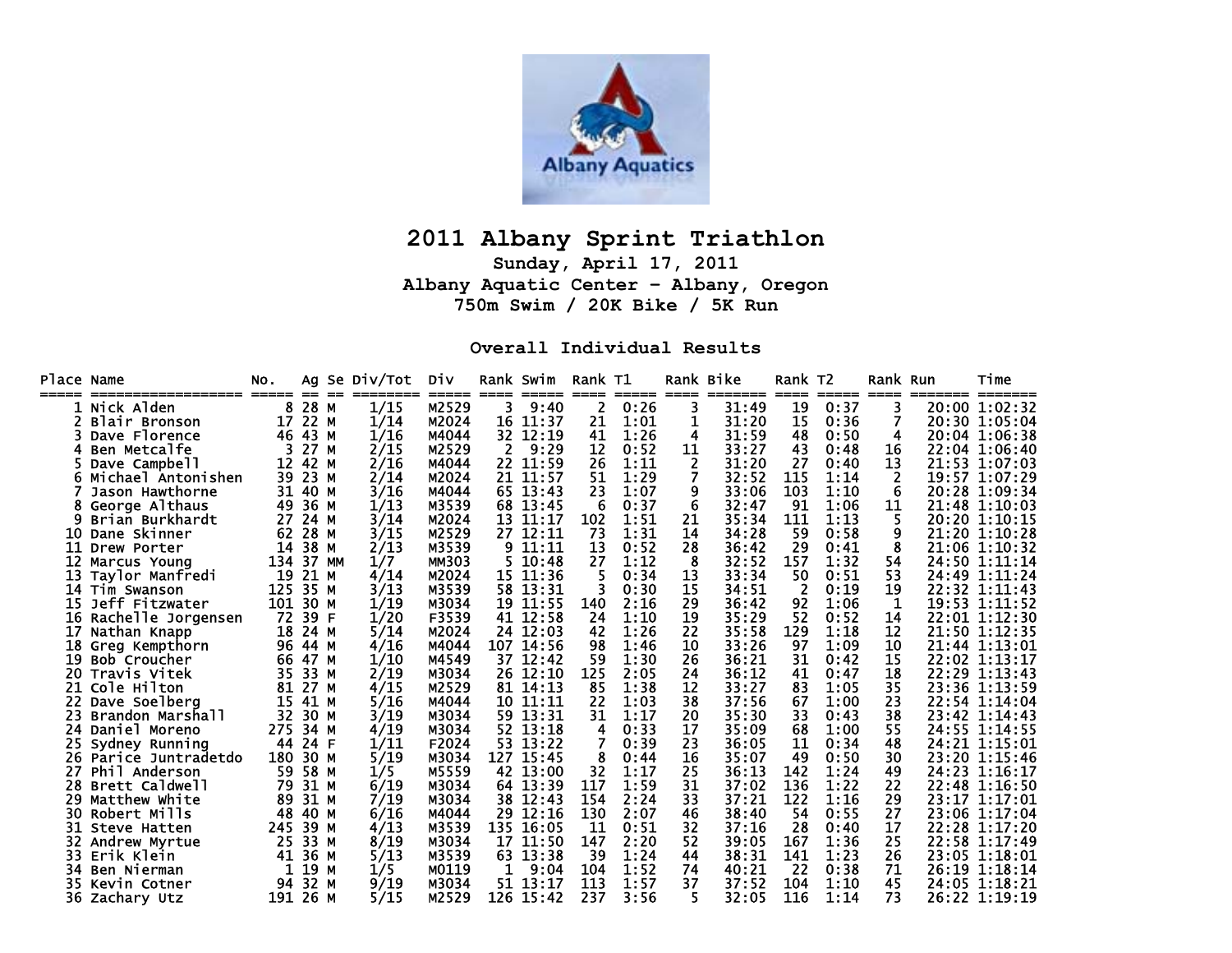| 37 Jay Ubben                      | 88<br>20 M       | 6/14  | M2024        | 97 14:38     | 107         | 1:54 | 30          | 36:57 | 212 | 2:03 | 40          | 23:47 1:19:19 |
|-----------------------------------|------------------|-------|--------------|--------------|-------------|------|-------------|-------|-----|------|-------------|---------------|
| 38 Kalani Scott                   | 34<br>24 M       | 7/14  | M2024        | 35 12:30     | 16          | 0:56 | 55          | 39:14 | 5   | 0:25 | 70          | 26:17 1:19:22 |
| <b>39 Nicole Grenier</b>          | 102 19 F         | 1/8   | F0119        | 98 14:41     | 17          | 0:58 | 64          | 39:53 | 130 | 1:18 | 20          | 22:38 1:19:28 |
| 40 Ashan Korala                   | 103.<br>24 M     | 8/14  | M2024        | 88 14:29     | 126         | 2:05 | 27          | 36:24 | 123 | 1:16 | 56          | 25:23 1:19:37 |
| 41 Chris Tuschen                  | 71 31 MM         | 2/7   | MM303        | 49 13:16     | 60          | 1:30 | 68          | 40:04 | 12  | 0:34 | 47          | 24:20 1:19:44 |
| 42 Keeley Tillotson               | 18 F<br>20       | 2/8   | F0119        | 8 11:10      | -93         | 1:42 | 92          | 42:06 | 74  | 1:01 | 39          | 23:46 1:19:45 |
| 43.<br>Dan Borbon                 | 35 M<br>144      | 6/13  | M3539        | 89 14:29     | 114         | 1:57 | 40          | 38:12 | 171 | 1:37 | 36          | 23:38 1:19:53 |
|                                   | - 33<br>30 MM    | 3/7   | <b>MM303</b> | 11 11:13     | 94          | 1:43 | 62          | 39:50 | 34  | 0:43 | 78          | 26:39 1:20:08 |
| 44 Tony McKay                     |                  |       | M5054        |              |             | 1:14 |             |       | 84  |      |             |               |
| 45 Virgil Hall                    | 107 52 M         | 1/5   |              | 75 14:01     | 28          |      | 42          | 38:28 |     | 1:05 | 63          | 25:45 1:20:33 |
| 46 Benjamin Verhoeven             | 228<br>28 M      | 6/15  | M2529        | 162 17:01    | 234         | 3:44 | 18          | 35:24 | 179 | 1:41 | 24          | 22:56 1:20:46 |
| 47 Kayla McGahey                  | 23 F<br>42       | 2/11  | F2024        | 33 12:23     | 132         | 2:08 | 63          | 39:52 | 85  | 1:05 | 57          | 25:24 1:20:52 |
| 48 Henry Ryals                    | 13<br>15 M       | 2/5   | M0119        | 6 10:56      | 163         | 2:30 | 96          | 42:28 | 13  | 0:35 | 50          | 24:24 1:20:53 |
| 49 Roger Nyguist                  | 60<br>50 M       | 2/5   | M5054        | 56 13:25     | 15          | 0:55 | 75          | 40:24 | 25  | 0:39 | 60          | 25:33 1:20:56 |
| <b>50 Denise Croucher</b>         | 67 47 F          | 1/13  | F4549        | 54 13:22     | 43          | 1:27 | 34          | 37:26 | 77  | 1:02 | 92          | 27:44 1:21:01 |
| 51<br>Amanda Lake                 | 36 F<br>47       | 2/20  | F3539        | 34 12:27     | 131         | 2:07 | 61          | 39:49 | 62  | 0:59 | 62          | 25:43 1:21:05 |
| 52.<br>Neisha Strait              | 35 F<br>98       | 3/20  | F3539        | 39 12:43     | 47          | 1:28 | 71          | 40:09 | 60  | 0:58 | 67          | 26:10 1:21:28 |
| 53.<br>Cristina Caldwell          | 30 F<br>24       | 1/9   | F3034        | 20 11:56     | 44          | 1:27 | 56          | 39:24 | 134 | 1:21 | 94          | 27:46 1:21:54 |
| 54 Lindsey Farah                  | 24 F<br>74       | 3/11  | F2024        | 44 13:03     | 61          | 1:30 | 50          | 38:53 | 191 | 1:48 | 79          | 26:41 1:21:55 |
| 55 Steve Larson                   | 120 37 M         | 7/13  | M3539        | 114 15:17    | 34          | 1:19 | 47          | 38:43 | 107 | 1:11 | 66          | 25:59 1:22:29 |
| John Foltz<br>56                  | 29 M<br>38       | 7/15  | M2529        | 30 12:16     | 112         | 1:56 | 70          | 40:08 | 1   | 0:16 | 96          | 27:59 1:22:35 |
| 57<br>Andy Skreen                 | 25 M<br>58       | 8/15  | M2529        | 40 12:43     | 35          | 1:19 | 39          | 38:00 | 108 | 1:11 | 130         | 29:36 1:22:49 |
| 58 Aaron Seipel                   | 114<br>19<br>M   | 3/5   | M0119        | 167 17:07    | 62          | 1:30 | 72          | 40:11 | 93  | 1:06 | 28          | 23:07 1:23:01 |
| Sarah Griffith<br>59.             | 254 33 F         | 2/9   | F3034        | 153 16:47    | 63          | 1:30 | 77          | 40:48 | 20  | 0:37 | 31          | 23:22 1:23:04 |
| 60<br>Emily Ruck                  | 55 20 F          | 4/11  | F2024        | 106 14:52    | 64          | 1:30 | 93          | 42:11 | 98  | 1:09 | 32          | 23:24 1:23:06 |
| 61<br>Matt Legrand                | 77<br>32 M       | 10/19 | M3034        | 70 13:50     | 80          | 1:33 | 112         | 43:10 | 201 | 1:55 | 21          | 22:41 1:23:09 |
| 62<br>Kyle Latimer                | 271 26 M         | 9/15  | M2529        | 197 18:41    | 87          | 1:39 | 41          | 38:23 | 94  | 1:07 | 34          | 23:29 1:23:19 |
| 63<br>Douglas Reeves              | 170 49 M         | 2/10  | M4549        | 157 16:54    | 86          | 1:38 | 67          | 40:03 | 69  | 1:00 | 51          | 24:33 1:24:08 |
| 64 Jeff Macey                     | 51 M<br>83       | 3/5   | M5054        | 72 13:56     | 91          | 1:41 | 36          | 37:50 | 219 | 2:09 | <u> 111</u> | 28:52 1:24:28 |
| 65 Kristen Duus                   | 47 F<br>91       | 2/13  | F4549        | 86 14:20     | 100         | 1:49 | 57          | 39:38 | 112 | 1:13 | 90          | 27:37 1:24:37 |
| 66 Leanne Schrotzberg             | 45<br>46 F       | 3/13  | F4549        | 55 13:24     | 1           | 0:08 | 78          | 40:58 | 95  | 1:07 | 121         | 29:07 1:24:44 |
| 67                                | 119<br>33 M      | 11/19 | M3034        | 121 15:31    | 227         | 3:37 | 83          | 41:12 | 124 | 1:16 | 33          | 23:29 1:25:05 |
| Sean Kellogg<br>68 Michael Vetter | 37<br>39 MM      |       | <b>MM303</b> | 31 12:18     | 115         | 1:57 | 155         | 46:24 | 16  | 0:36 | 43          | 23:52 1:25:07 |
|                                   | 53<br>34 F       | 4/7   | F3034        |              | 65          | 1:30 |             |       |     |      |             |               |
| 69<br>Jennifer Morgan             |                  | 3/9   |              | 61 13:36     |             |      | 69          | 40:04 | 109 | 1:11 | 114         | 28:56 1:25:17 |
| 70<br>Joe Larsen                  | 109 40 M         | 7/16  | M4044        | 132 15:52    | 106         | 1:53 | 66          | 39:55 | 42  | 0:47 | 85          | 27:10 1:25:37 |
| 71<br>Greg Congreves              | 61 47 M          | 3/10  | M4549        | 109 15:03    | 119         | 2:00 | 76          | 40:46 | 79  | 1:03 | 81          | 26:46 1:25:38 |
| 72 Andy Martinez                  | 183 34 M         | 12/19 | M3034        | 185 18:00    | 40          | 1:24 | 43          | 38:28 | 164 | 1:35 | 69          | 26:13 1:25:40 |
| 73.<br>Heidi Peyton               | 84 55 F          | 1/6   | F5559        | 57 13:26     | 116         | 1:58 | <u> 111</u> | 43:08 | 152 | 1:29 | 61          | 25:41 1:25:42 |
| 74<br>Jason Atwood                | 73<br>41 M       | 8/16  | M4044        | 45 13:06     | 201         | 3:07 | 45          | 38:39 | 192 | 1:48 | 120         | 29:05 1:25:45 |
| Emma Bidwell<br>75.               | 12 F<br>78       | 3/8   | F0119        | 77 14:06     | 66          | 1:30 | 103         | 42:59 | 40  | 0:46 | 77          | 26:39 1:26:00 |
| 76.<br>Erin Humphrey              | 23 F<br>40       | 5/11  | F2024        | 36 12:39     | 67          | 1:30 | 90          | 41:54 | 86  | 1:05 | 124         | 29:16 1:26:24 |
| 77<br>Brian Saunders              | 195 36 M         | 8/13  | M3539        | 174 17:25    | 123         | 2:03 | 58          | 39:39 | 143 | 1:24 | 68          | 26:10 1:26:41 |
| 78 Samuel Box                     | 106<br>19<br>M   | 4/5   | M0119        | 119 15:28    | 182         | 2:48 | 122         | 43:42 | 63  | 0:59 | 44          | 23:56 1:26:53 |
| 79<br>Joel Gregory                | 27 M<br>167      | 10/15 | M2529        | 170<br>17:15 | 68          | 1:30 | 97          | 42:42 | 44  | 0:48 | 52          | 24:40 1:26:55 |
| Gloria Califf<br>80.              | 95 57 F          | 2/6   | F5559        | 124 15:38    | 170         | 2:36 | 53          | 39:05 | 147 | 1:25 | 115         | 28:56 1:27:40 |
| 81 Bill Salbador                  | 158 45 M         | 4/10  | M4549        | 151 16:41    | 207         | 3:10 | 48          | 38:51 | 244 | 3:17 | 65          | 25:48 1:27:47 |
| 82.<br>Cory Larson                | 154<br>-40<br>-F | 1/19  | F4044        | 142 16:19    | 77          | 1:32 | 102         | 42:58 | 158 | 1:33 | 58          | 25:26 1:27:48 |
| 83<br>Samantha Longacre           | 112<br>21 F      | 6/11  | F2024        | 168<br>17:07 | 69          | 1:30 | 94          | 42:15 | 241 | 3:05 | 42          | 23:51 1:27:48 |
| 84<br>John Fortes                 | 25 M<br>244      | 11/15 | M2529        | 214 20:00    | 88          | 1:39 | 35          | 37:46 | 87  | 1:05 | 89          | 27:20 1:27:50 |
| 85 Lee Moody                      | 104 40 M         | 9/16  | M4044        | 71 13:54     | <u> 111</u> | 1:55 | 81          | 41:05 | 162 | 1:34 | 128         | 29:30 1:27:58 |
| 86 Scott Shelton                  | 57 46 M          | 5/10  | M4549        | 66 13:44     | 108         | 1:54 | 84          | 41:17 | 163 | 1:34 | 131         | 29:36 1:28:05 |
| 87 Nick Robatcek                  | 105 24 MM        | 1/2   | <b>MM202</b> | 90 14:30     | 198         | 3:04 | 129         | 44:13 | 8   | 0:33 | 64          | 25:47 1:28:07 |
| 88 Terri Anderson                 | 128<br>56 F      | 3/6   | F5559        | 154 16:47    | 164         | 2:30 | 80          | 41:03 | 159 | 1:33 | 76          | 26:28 1:28:21 |
| 89 Maryann Congreves              | 65 53 F          | 1/7   | F5054        | 60 13:34     | 25          | 1:10 | 107         | 43:00 | 45  | 0:49 | 136         | 29:57 1:28:30 |
| 90 Rob Van Volkinburg             | 192 46 M         | 6/10  | M4549        | 139 16:15    | 90          | 1:40 | 85          | 41:18 | 185 | 1:45 | 93          | 27:45 1:28:43 |
| 91 Bobbi Kennedy                  | 181 35 F         | 4/20  | F3539        | 182 17:49    | 70          | 1:30 | 124         | 43:59 | 186 | 1:45 | 37          | 23:40 1:28:43 |
| 92 Quinton Hamel                  | 36 45 MM         | 1/5   | <b>MM404</b> | 46 13:10     | 71          | 1:30 | 142         | 45:39 | 14  | 0:35 | 104         | 28:34 1:29:28 |
| 93 Natalie Benzel                 | 63<br>32 F       | 4/9   | F3034        | 96 14:37     | 250         | 4:46 | 119         | 43:36 | 239 | 2:44 | 41          | 23:49 1:29:32 |
|                                   | 129 25 M         | 12/15 | M2529        |              | 165         | 2:30 | 109         | 43:03 | 37  | 0:44 | 72          |               |
| 94 Aj Gosney                      |                  |       |              | 164 17:04    |             |      |             |       | 153 |      |             | 26:21 1:29:42 |
| 95 Cory Shaw                      | 111 34 M         | 13/19 | M3034        | 137 16:11    | 89          | 1:39 | 60          | 39:47 |     | 1:29 | 149         | 31:07 1:30:13 |
| 96 Steven Simpson                 | 86 65 M          | 1/8   | M6099        | 122 15:31    | 133         | 2:10 | 73          | 40:19 | 64  | 0:59 | 164         | 31:35 1:30:34 |
| 97 Brad Thorstenson               | 163 50 M         | 4/5   | M5054        | 130 15:51    | 145         | 2:18 | 65          | 39:53 | 234 | 2:33 | 137         | 30:05 1:30:40 |
| 98 Alicia Jahn                    | 168 41 F         | 2/19  | F4044        | 169 17:12    | 83          | 1:37 | 89          | 41:47 | 80  | 1:03 | 119         | 29:04 1:30:43 |
| 99 Garrett Smith                  | 162 42 M         | 10/16 | M4044        | 171 17:16    | 174         | 2:41 | 86          | 41:39 | 220 | 2:09 | 82          | 27:01 1:30:46 |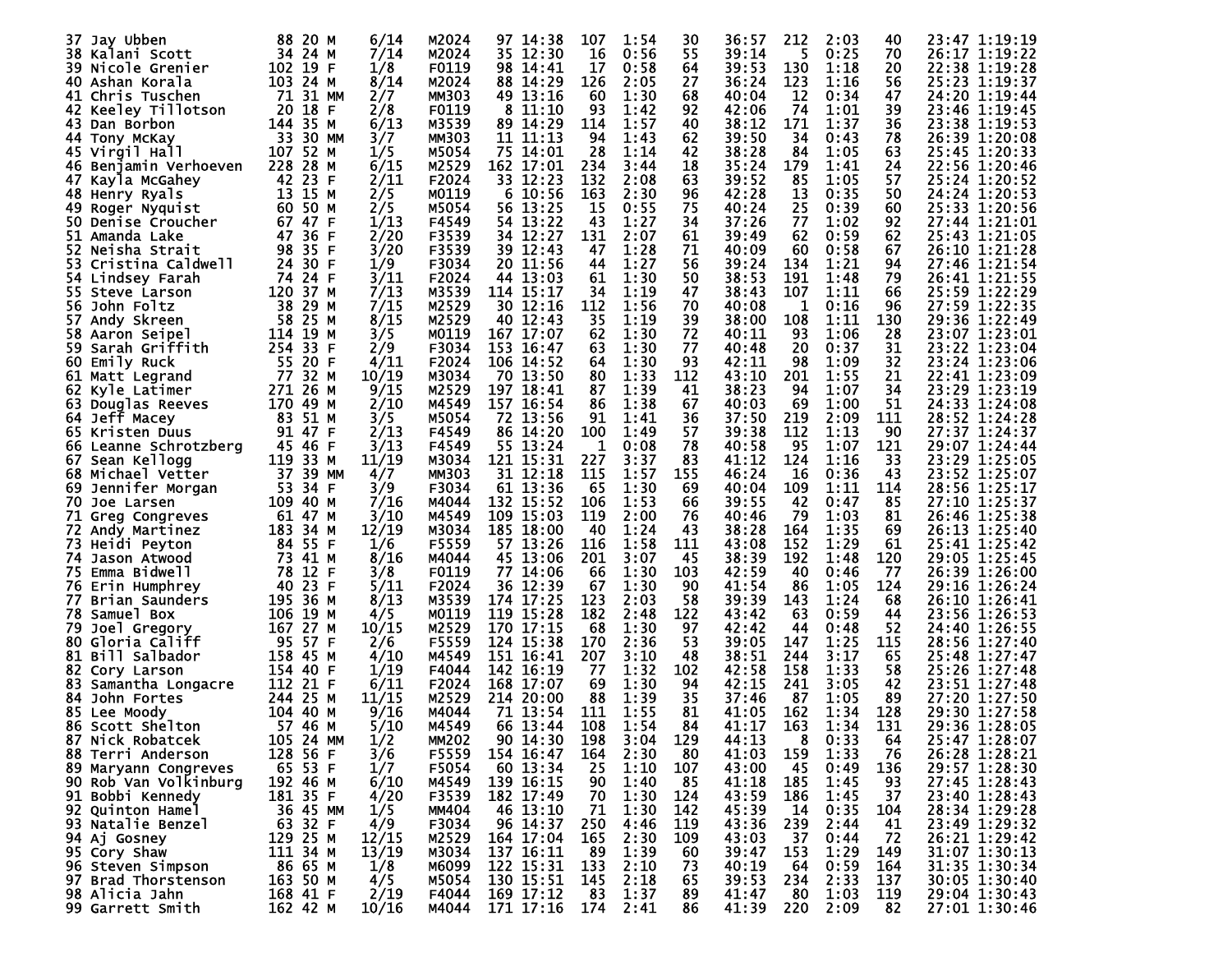| 100 Kayla Pierson       | 54 23 F<br>7/11                | F2024        | 25 12:05     | 127 | 2:05<br>160 | 46:55        | 88         | 1:05 | 109 | 28:46 1:30:56 |
|-------------------------|--------------------------------|--------------|--------------|-----|-------------|--------------|------------|------|-----|---------------|
| 101 Ed Dressel          | 68 43 M<br>11/16               | M4044        | 50 13:16     | 109 | 1:54<br>113 | 43:10        | 213        | 2:03 | 146 | 30:52 1:31:15 |
| 102 Ken Bronson         | 215 55 M<br>2/5                | M5559        | 225<br>20:47 | 120 | 2:00        | 49<br>38:51  | 125        | 1:17 | 100 | 28:22 1:31:17 |
|                         |                                |              |              |     |             |              |            |      |     |               |
| 103 Nitin Joshi         | 118 28 M<br>13/15              | M2529        | 128 15:46    | 191 | 2:57        | 95<br>42:18  | 160        | 1:33 | 112 | 28:53 1:31:27 |
| 104 Gabriel Hoxmeier    | 150 23 M<br>9/14               | M2024        | 178 17:46    | 179 | 2:43        | 87<br>41:40  | 148        | 1:25 | 97  | 28:00 1:31:34 |
| 105 William Alden       | 2/8<br>136 63 M                | M6099        | 125 15:40    | 84  | 1:37        | 54<br>39:10  | 96         | 1:07 | 191 | 34:09 1:31:43 |
| 106 Jacob Deloe         | 17 MM<br>1/8<br>4              | <b>MM011</b> | 4 10:15      | 52  | 1:29<br>205 | 52:20        | 17         | 0:36 | 83  | 27:03 1:31:43 |
| 107 Mark Chandaria      | 127 35 M<br>9/13               | M3539        | 115 15:18    | 199 | 3:05        | -88<br>41:46 | 200        | 1:54 | 134 | 29:52 1:31:55 |
| 108 Patrick Ramsing     | 187 22 M<br>10/14              | M2024        | 149 16:36    | 134 | 2:11<br>123 | 43:53        | 46         | 0:49 | 116 | 28:57 1:32:26 |
|                         |                                |              |              |     | 1:30        |              |            |      |     |               |
| 109 Yelitza Moreno      | 108 37 F<br>5/20               | F3539        | 99 14:41     | -72 | 152         | 46:20        | 210        | 2:00 | 98  | 28:03 1:32:34 |
| 110 Nicholas Burnett    | - 50<br>30 M<br>14/19          | M3034        | 123 15:35    | 245 | 4:25<br>104 | 42:59        | 78         | 1:02 | 106 | 28:39 1:32:40 |
| 111 Denise Hoffert-Hay  | 131<br>6/20<br>36 F            | F3539        | 129 15:47    | 135 | 2:11<br>110 | 43:06        | 190        | 1:47 | 135 | 29:55 1:32:46 |
| 112 Sonya Lundy         | 121 30 F<br>5/9                | F3034        | 78 14:06     | 172 | 2:40<br>158 | 46:41        | 118        | 1:15 | 99  | 28:10 1:32:52 |
| 113 Jerry Holcombe      | 7/10<br>166 45 M               | M4549        | 144 16:28    | 221 | 3:25<br>130 | 44:22        | 161        | 1:33 | 84  | 27:06 1:32:54 |
| 114 Susannah Bassett    | 141 33 F<br>6/9                | F3034        | 177 17:30    | 48  | 1:28        | 91<br>42:05  | 175        | 1:39 | 140 | 30:17 1:32:59 |
| 115 David King          | 152 48 MM<br>2/5               | <b>MM404</b> | 91 14:30     | 203 | 3:09<br>137 | 45:03        | 217        | 2:07 | 101 | 28:22 1:33:11 |
|                         | 137                            |              | 94 14:33     | 105 | 1:52        | 43:40        | 99         | 1:09 | 173 |               |
| 116 Jason Burby         | 39 M<br>10/13                  | M3539        |              |     | 121         |              |            |      |     | 32:13 1:33:27 |
| 117 Sheri Baker         | 140 37 F<br>7/20               | F3539        | 150 16:36    | 99  | 1:48        | 99<br>42:46  | 135        | 1:21 | 147 | 30:57 1:33:28 |
| 118<br>Jan Darden       | 30 41 F<br>3/19                | F4044        | 113 15:16    | 217 | 3:19        | 82<br>41:08  | 189        | 1:46 | 170 | 32:00 1:33:29 |
| 119<br>Jeannette Murphy | 110 45 F<br>4/13               | F4549        | 62 13:36     | 150 | 2:21<br>151 | 46:16        | 105        | 1:10 | 138 | 30:06 1:33:29 |
| 120 Michael Bailey      | 198 39 M<br>11/13              | M3539        | 160 16:57    | 159 | 2:29<br>117 | 43:27        | 113        | 1:13 | 126 | 29:25 1:33:31 |
| 121 Alison Laird        | 153 34<br>7/9<br>F             | F3034        | 152<br>16:42 | 166 | 2:30        | 79<br>40:58  | 172        | 1:37 | 172 | 32:11 1:33:58 |
| 122 Kaela Norlen        | 20 F<br>8/11<br>6              | F2024        | 11:53<br>18  | 186 | 2:52<br>143 | 45:42        | 174        | 1:38 | 169 | 31:59 1:34:04 |
|                         | 93                             | F2529        |              |     |             | 42:59        | 114        | 1:13 |     |               |
| 123 Erica Presley       | 29 F<br>1/9                    |              | 83 14:16     | 128 | 2:05<br>105 |              |            |      | 189 | 33:51 1:34:24 |
| 124 Marisa Schneider    | 160 25 F<br>2/9                | F2529        | 173 17:22    | 196 | 3:00<br>108 | 43:02        | 180        | 1:42 | 127 | 29:27 1:34:33 |
| 125 Paul Brown          | 177 44 M<br>12/16              | M4044        | 200 18:51    | 215 | 3:17        | 39:03<br>51  | 228        | 2:26 | 152 | 31:11 1:34:48 |
| 126 Kristi Skoog        | 296 48 F<br>5/13               | F4549        | 206 19:31    | 209 | 3:14<br>100 | 42:47        | 187        | 1:45 | 95  | 27:48 1:35:05 |
| 127 Jessica Cortez      | 21 23 F<br>9/11                | F2024        | 14 11:31     | -81 | 202<br>1:33 | 51:57        | 51         | 0:51 | 123 | 29:15 1:35:07 |
| 128 Travis Abshere      | 175 39 MM<br>5/7               | <b>MM303</b> | 158 16:55    | 202 | 3:08<br>134 | 44:50        | 70         | 1:00 | 122 | 29:14 1:35:07 |
| 129 Joanna Larsen       | 138 41 F<br>4/19               | F4044        | 159 16:56    | 53  | 1:29<br>116 | 43:16        | 178        | 1:40 | 168 | 31:50 1:35:11 |
|                         | 5.                             |              |              |     | 1:51        | 50:47        |            |      |     | 31:09 1:35:27 |
| 130 Sierra Grove        | 19 FM<br>1/2                   | <b>FM011</b> | 7 10:59      | 103 | 195         |              | 30         | 0:41 | 151 |               |
| 131 Chris Wheeler       | 212 23 M<br>11/14              | M2024        | 188 18:08    | 37  | 1:21<br>114 | 43:15        | 32         | 0:42 | 174 | 32:15 1:35:41 |
| 132 Jared Reeves        | 171 20 M<br>12/14              | M2024        | 155 16:48    | 74  | 1:31<br>197 | 50:57        | 55         | 0:55 | 59  | 25:32 1:35:43 |
| 133 Connie Opsal        | 169<br>6/13<br>49 F            | F4549        | 203 19:03    | 175 | 2:41<br>118 | 43:31        | 176        | 1:39 | 110 | 28:50 1:35:44 |
| 134<br>Rodney Sell      | 229 56 M<br>3/5                | M5559        | 229 21:15    | 101 | 1:49        | 59<br>39:41  | 193        | 1:48 | 155 | 31:15 1:35:48 |
| 135 Reba Kuske          | 82 45 F<br>7/13                | F4549        | 82 14:14     | 138 | 2:15<br>131 | 44:37        | 181        | 1:43 | 183 | 33:13 1:36:02 |
| 136 Dylan Ryals         | 12 MM<br>2/8<br>56             | <b>MM011</b> | 23 12:00     | 139 | 2:15<br>207 | 52:26        |            | 0:32 | 117 | 28:58 1:36:11 |
| 137 Zach Romancier      | 70 12 MM                       | <b>MM011</b> | 76 14:03     | 38  | 1:21<br>225 | 54:14        | 35         | 0:43 | -74 | 26:26 1:36:47 |
|                         | 3/8                            |              |              |     |             |              |            |      |     |               |
| 138 Matthew Meacham     | 52 33 M<br>15/19               | M3034        | 28 12:15     | 143 | 2:17<br>186 | 50:15        | 65         | 0:59 | 154 | 31:12 1:36:58 |
| 139 Michael Finnigan    | 11 15 MM<br>4/8                | <b>MM011</b> | 12 11:13     | 54  | 1:29<br>228 | 54:29        | 150        | 1:27 | 103 | 28:24 1:37:02 |
| 140 Patrick Daly        | 76 47 MM<br>3/5                | <b>MM404</b> | 73 13:59     | 157 | 2:26<br>169 | 47:36        | 202        | 1:55 | 153 | 31:11 1:37:07 |
| 141 Dawnetta Rios       | 139 35<br>8/20<br>-F           | F3539        | 161 16:57    | 151 | 2:22<br>133 | 44:47        | 222        | 2:10 | 150 | 31:07 1:37:23 |
| 142 Leslie Fisher       | - 75<br>26 F<br>3/9            | F2529        | 80 14:10     | 155 | 2:25<br>167 | 47:33        | 235        | 2:33 | 145 | 30:51 1:37:32 |
| 143 Leah Willow         | 173<br>39 F<br>9/20            | F3539        | 163 17:02    | 144 | 2:17<br>173 | 47:53        | 214        | 2:03 | 102 | 28:24 1:37:39 |
| 144 Matt Yoder          | 172<br>21 M<br>13/14           | M2024        | 136 16:08    | 184 | 2:49<br>138 | 45:05        | 215        | 2:06 | 163 | 31:35 1:37:43 |
|                         |                                | M4044        |              |     |             |              |            |      |     |               |
| 145 Michael Murphey     | 186 44 M<br>13/16              |              | 165 17:04    | 204 | 3:09<br>125 | 44:01        | <u>211</u> | 2:02 | 167 | 31:43 1:37:59 |
| 146 Kathleen Martin     | 182 40 F<br>5/19               | F4044        | 211<br>19:46 | 9   | 132<br>0:44 | 44:43        | 119        | 1:15 | 162 | 31:31 1:37:59 |
| 147 Hayden Kloss        | 268<br>19 MM<br>5/8            | MM011        | 228 21:12    | 141 | 2:16<br>161 | 46:58        | 75         | 1:01 | 80  | 26:44 1:38:11 |
| 148 Rena Dayton         | -24<br>1/6<br>146<br><b>FM</b> | <b>FM202</b> | 111 15:10    | 118 | 1:59<br>211 | 53:23        | 6          | 0:28 | 87  | 27:13 1:38:13 |
| 149 Michael Huynh       | 256 32 M<br>16/19              | M3034        | 201 18:56    | 82  | 1:36<br>181 | 49:29        | 194        | 1:48 | 75  | 26:28 1:38:17 |
| 150 William Hart        | 12/13<br>149 36 M              | M3539        | 120 15:29    | 55  | 1:29<br>120 | 43:38        | 182        | 1:43 | 214 | 36:16 1:38:35 |
| 151 Patrick Spellmeyer  | 210 25 M<br>14/15              | M2529        | 189 18:09    | 192 | 2:57<br>172 | 47:48        | 39         | 0:45 | 118 | 28:59 1:38:38 |
|                         | 99 52 F                        |              | 101 14:43    |     |             |              |            |      |     |               |
| 152 Jan Beyer           | 2/7                            | F5054        |              | 193 | 2:58<br>153 | 46:21        | 195        | 1:49 | 182 | 33:01 1:38:52 |
| 153 Logan Colson        | 90 15 MM<br>6/8                | <b>MM011</b> | 103 14:46    | 18  | 0:58<br>212 | 53:29        | 126        | 1:17 | 105 | 28:35 1:39:05 |
| 154 Laura Willems       | 250 36 F<br>10/20              | F3539        | 190 18:09    | 197 | 3:03<br>126 | 44:02        | 231        | 2:28 | 159 | 31:25 1:39:07 |
| 155 Alex Crooks         | 29 35 M<br>13/13               | M3539        | 43 13:02     | 148 | 2:20<br>234 | 55:06        | 144        | 1:24 | 88  | 27:20 1:39:12 |
| 156 Jim Hill            | 135 45 MM<br>4/5               | <b>MM404</b> | 84 14:16     | 189 | 2:54<br>176 | 48:46        | 26         | 0:39 | 178 | 32:48 1:39:23 |
| 157 Abe Izen            | 117 43 M<br>14/16              | M4044        | 100 14:41    | 176 | 2:41<br>128 | 44:12        | 216        | 2:06 | 206 | 35:45 1:39:25 |
| 158 Doug Bovee          | 214 60 M<br>3/8                | M6099        | 208 19:43    | 218 | 3:19<br>115 | 43:15        | 236        | 2:33 | 143 | 30:43 1:39:33 |
|                         | 11/20                          |              |              |     | 144         |              |            |      | 211 | 36:12 1:39:34 |
| 159 Dorothy Cook        | 80 36 F                        | F3539        | 74 14:00     | 92  | 1:41        | 45:43        | 207        | 1:58 |     |               |
| 160 Nikki Frum          | 165 37 F<br>12/20              | F3539        | 205 19:08    | 56  | 1:29<br>179 | 49:11        | 110        | 1:12 | 107 | 28:44 1:39:44 |
| 161 Mike Altenburg      | 213 33 MM<br>6/7               | <b>MM303</b> | 209 19:44    | 78  | 1:32<br>162 | 47:07        | 38         | 0:44 | 142 | 30:38 1:39:45 |
| 162 David Schlatter     | 159 48 M<br>8/10               | M4549        | 196 18:40    | 20  | 1:00<br>170 | 47:39        | 100        | 1:09 | 157 | 31:19 1:39:47 |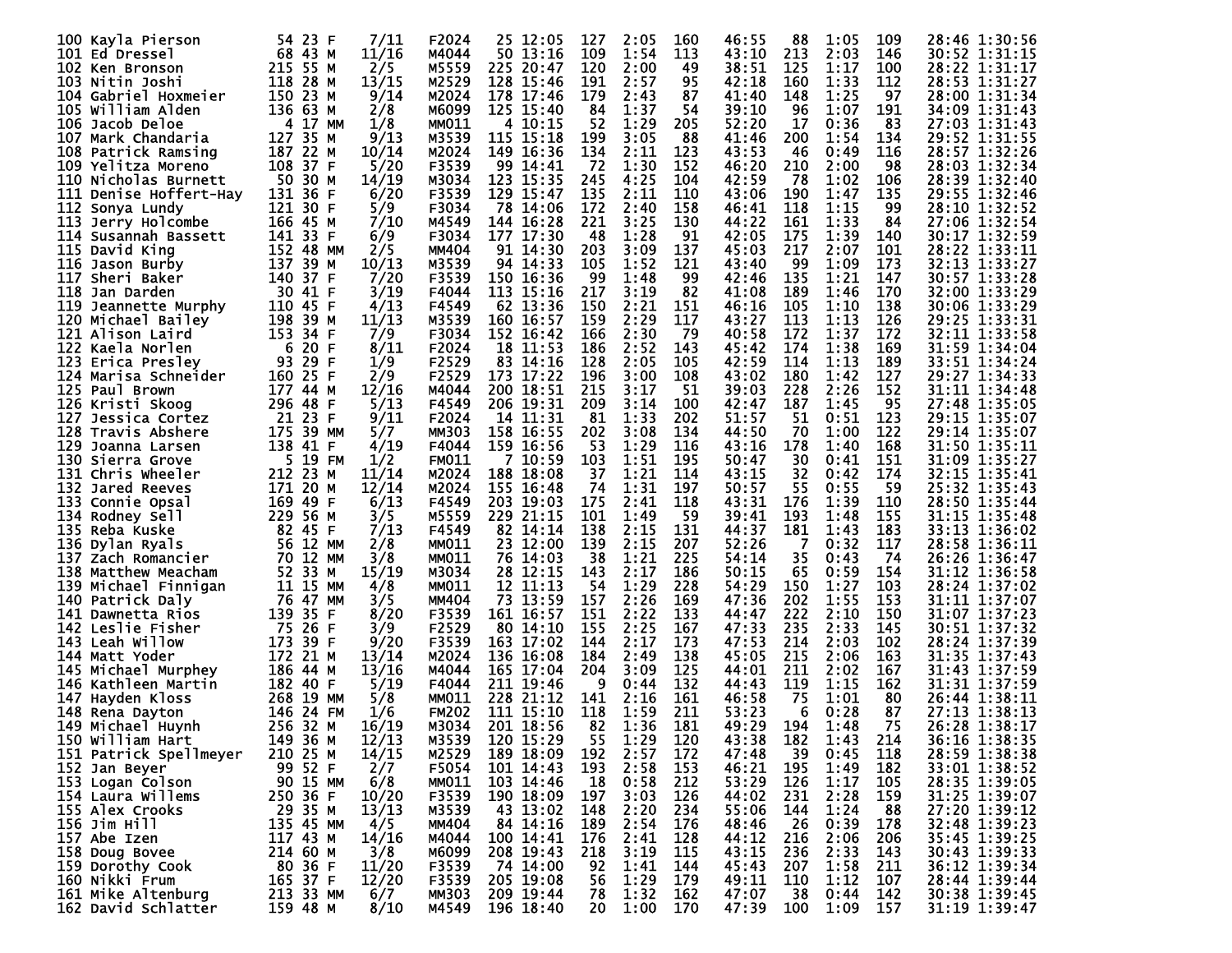| 163 Lora Dowless          | 8/13<br>233 48 F         | F4549        | 198 18:44     | 187 | 2:52 | 171<br>47:43 | 106 | 1:10 | 129 | 29:31 1:40:00 |
|---------------------------|--------------------------|--------------|---------------|-----|------|--------------|-----|------|-----|---------------|
| 164 Tiara Packer          | 261 37 FM<br>1/9         | <b>FM303</b> | 176 17:27     | 146 | 2:18 | 185<br>50:02 | 168 | 1:36 | 113 | 28:53 1:40:16 |
| 165 Stacie Struble        | 18 F<br>7<br>4/8         | <b>F0119</b> | 112 15:15     | 137 | 2:13 | 204<br>52:07 | 21  | 0:37 | 139 | 30:13 1:40:25 |
| 166 Larry Durant          | 116 56 M<br>4/5          | M5559        | 143 16:23     | 241 | 4:20 | 135<br>44:52 | 227 | 2:24 | 176 | 32:26 1:40:25 |
| 167 Peter Schur           | 132 62 M<br>4/8          | м6099        | 102 14:45     | 235 | 3:44 | 150<br>46:11 | 233 | 2:31 | 185 | 33:25 1:40:36 |
| 168 Fred Robbins          | 123<br>65 M<br>5/8       | M6099        | 179 17:47     | -49 | 1:28 | 106<br>42:59 | 243 | 3:07 | 202 | 35:17 1:40:38 |
| 169 Brandon Butchko       | 15/15<br>224 26 M        | M2529        | 215 20:03     | 169 | 2:34 | 213<br>53:34 | 76  | 1:01 | 46  | 24:18 1:41:30 |
| 170 Scotty Bowman         | - 26<br>16 M<br>5/5      | M0119        | 95 14:34      | 171 | 2:39 | 53:20<br>210 |     | 0:20 | 141 | 30:37 1:41:30 |
|                           | 211 58 F                 | F5559        | 187 18:02     | 142 | 2:16 | 168<br>47:33 | 173 | 1:37 | 171 | 32:03 1:41:31 |
| 171 Martha Stiffler       | 4/6                      | F5054        |               |     |      |              | 169 | 1:36 |     | 32:21 1:41:35 |
| 172 Virginia Beckwith     | 143<br>50 F<br>3/7       |              | 116 15:19     | 256 | 6:11 | 149<br>46:08 |     |      | 175 |               |
| 173 Carolina Reid         | 97.<br>19 F<br>5/8       | F0119        | 87 14:22      | 110 | 1:54 | 146<br>45:48 | 184 | 1:44 | 222 | 37:51 1:41:39 |
| 174 Victoria Ratcliff     | 85 22 F<br>10/11         | F2024        | 118 15:22     | 183 | 2:48 | 174<br>47:57 | 221 | 2:09 | 187 | 33:39 1:41:55 |
| 175 William O'Brien       | 276 45 M<br>9/10         | M4549        | 243 24:47     | 222 | 3:25 | 136<br>44:57 | 101 | 1:09 | 91  | 27:39 1:41:57 |
| 176 Sara Frank            | 51 16 F<br>6/8           | <b>F0119</b> | 47 13:14      | 45  | 1:27 | 184<br>49:45 | 145 | 1:24 | 210 | 36:09 1:41:59 |
| 177 Tonia Albert          | 113 41 F<br>6/19         | F4044        | 145 16:28     | 195 | 2:59 | 157<br>46:36 | 165 | 1:35 | 194 | 34:25 1:42:03 |
| 178 Mariah Dowless        | 234 19 F<br>7/8          | <b>F0119</b> | 117 15:20     | 205 | 3:09 | 177<br>48:51 | 245 | 3:17 | 161 | 31:29 1:42:06 |
| 179<br>Amelia Ingersoll   | 151 47 F<br>9/13         | F4549        | 104 14:49     | 121 | 2:01 | 192<br>50:31 | 248 | 3:32 | 158 | 31:23 1:42:16 |
| 180 Denine Schmitz        | 189 44 F<br>7/19         | F4044        | 172 17:19     | 228 | 3:37 | 164<br>47:17 | 120 | 1:15 | 181 | 32:59 1:42:27 |
| 181 Thomas Venzon         | 196 46 MM<br>5/5         | MM404        | 184 17:58     | 210 | 3:14 | 194<br>50:41 | 89  | 1:05 | 132 | 29:39 1:42:37 |
| 182 Svea Larson           | 10 18 FM<br>2/2          | <b>FM011</b> | 131 15:51     | -95 | 1:43 | 190<br>50:28 | 121 | 1:15 | 186 | 33:37 1:42:54 |
| 183 Susie Jacoby          | 8/19<br>205 44 F         | F4044        | 216 20:04     | 194 | 2:58 | 147<br>45:52 | 149 | 1:25 | 179 | 32:50 1:43:09 |
| 184 Becky Moore           | 122<br>29 F<br>4/9       | F2529        | 193.<br>18:22 | 213 | 3:15 | 165<br>47:28 | 253 | 3:44 | 156 | 31:17 1:44:06 |
| 185 Diem Pham             | 157<br>39 F<br>13/20     | F3539        | 175<br>17:26  | 232 | 3:41 | 139<br>45:05 | 251 | 3:41 | 192 | 34:20 1:44:13 |
| 186 Renee Gaasch          | 148<br>35 F<br>14/20     | F3539        | 110 15:09     | 206 | 3:09 | 182<br>49:35 | 208 | 1:58 | 193 | 34:24 1:44:15 |
| 187<br>Debra Marsh        | 259.<br>56 F<br>5/6      | F5559        | 146 16:34     | 180 | 2:43 | 189<br>50:26 | 198 | 1:52 | 177 | 32:41 1:44:16 |
| 188 Sherry Meeker         | 248 47 F<br>10/13        | F4549        | 226 20:57     | 223 | 3:25 | 159<br>46:47 | 151 | 1:27 | 165 | 31:42 1:44:18 |
|                           |                          |              |               |     |      |              |     |      |     |               |
| 189 Leslie Cortez         | -28<br>44 F<br>9/19      | F4044        | 69 13:45      | 124 | 2:04 | 203<br>52:06 | 9   | 0:33 | 213 | 36:15 1:44:43 |
| 190 Jennifer Kinkade      | 267 35 FM<br>2/9         | <b>FM303</b> | 227 21:07     | 160 | 2:29 | 53:37<br>216 | 117 | 1:14 | 86  | 27:13 1:45:40 |
| 191 Tifani Rule           | 208 43 FM<br>1/3         | <b>FM404</b> | 191 18:13     | 190 | 2:55 | 232<br>55:00 | 4   | 0:22 | 133 | 29:49 1:46:19 |
| 192 Anna Houpt            | 204 56 F<br>6/6          | F5559        | 222 20:29     | 161 | 2:29 | 154<br>46:21 | 229 | 2:27 | 197 | 34:36 1:46:22 |
| 193 Steve Kooyman         | 10/10<br>130 45 M        | M4549        | 92 14:30      | 188 | 2:52 | 101<br>42:57 | 254 | 3:46 | 240 | 42:51 1:46:56 |
| 194 Carol Chagnon         | 2/3<br>202 49 FM         | <b>FM404</b> | 213 19:56     | 224 | 3:27 | 163<br>47:09 | 102 | 1:09 | 203 | 35:25 1:47:06 |
| 195 Stefanie Givens       | 36 F<br>15/20<br>265.    | F3539        | 147 16:34     | 79  | 1:32 | 156<br>46:24 | 249 | 3:33 | 230 | 39:54 1:47:57 |
| 196 Carol Burkey          | 216<br>50 FM<br>1/4      | <b>FM505</b> | 79 14:06      | 75  | 1:31 | 235<br>55:09 | 127 | 1:17 | 212 | 36:13 1:48:16 |
| 197.<br>Jayson Meeker     | 247 34 M<br>17/19        | M3034        | 204 19:03     | 162 | 2:29 | 175<br>48:33 | 137 | 1:22 | 216 | 36:51 1:48:18 |
| 198 Maurice Banning       | 231 71 M<br>6/8          | м6099        |               |     |      |              |     |      | 184 | 33:23 1:48:33 |
| 199 Jim Ruef              | 57 M<br>5/5<br>242.      | M5559        | 230 21:28     | 219 | 3:20 | 47:32<br>166 | 203 | 1:56 | 198 | 34:36 1:48:52 |
| Jennifer Krebs<br>200 -   | 236<br>25 FM<br>2/6      | <b>FM202</b> | 140 16:15     | 185 | 2:50 | 201<br>51:53 | 71  | 1:00 | 218 | 36:59 1:48:57 |
| Emily Soelberg<br>201     | 8/8<br>199.<br>14 F      | <b>F0119</b> | 93 14:32      | 149 | 2:20 | 224<br>54:12 | 61  | 0:58 | 217 | 36:58 1:49:00 |
| Rachel Hanke<br>202.      | 22 20 FM<br>3/6          | <b>FM202</b> | 133 15:53     | 29  | 1:16 | 237<br>55:38 | 10  | 0:33 | 208 | 35:50 1:49:10 |
| 203 Nadine Taylor         | 164<br>49 F<br>11/13     | F4549        | 194 18:31     | 225 | 3:30 | 145<br>45:45 | 225 | 2:14 | 227 | 39:19 1:49:19 |
| 204 Leonne Bannister      | 3/9<br>262 31 FM         | <b>FM303</b> | 242 24:36     | 57  | 1:29 | 218<br>53:50 | 128 | 1:17 | 108 | 28:44 1:49:56 |
| 205.<br>Martin Steingrebe | 15/16<br>190 40 M        | M4044        | 183.<br>17:52 | 50  | 1:28 | 183<br>49:43 | 250 | 3:39 | 221 | 37:41 1:50:23 |
| <b>206 Patti Wolfe</b>    | 221 42 F<br>10/19        | F4044        | 224 20:43     | 211 | 3:14 | 188<br>50:25 | 226 | 2:21 | 190 | 33:52 1:50:35 |
| 207 Annette Sims          | 161 35 F                 | F3539        | 148<br>16:34  | 212 | 3:14 | 238<br>55:42 | 238 | 2:37 | 180 | 32:51 1:50:58 |
|                           | 16/20                    |              | 180 17:48     |     |      |              |     |      |     | 44:35 1:51:16 |
| 208 Catherine Alden       | 176<br>62 F<br>1/1       | F6099        |               | 136 | 2:12 | 148<br>45:52 | 47  | 0:49 | 245 |               |
| Julia Marshall<br>209     | 32 F<br>8/9<br>155.      | F3034        | 141 16:17     | 238 | 3:57 | 231<br>54:54 | 199 | 1:52 | 200 | 34:42 1:51:42 |
| 210<br>Ben Weintraub      | 220 27<br>2/2<br>MМ      | <b>MM202</b> | 238.<br>23:38 | 177 | 2:41 | 215<br>53:36 | 23  | 0:38 | 160 | 31:26 1:51:59 |
| 211 Breanna Schliebe      | -25<br>4/6<br>209.<br>FM | <b>FM202</b> | 219<br>20:10  | 96  | 1:44 | 223<br>54:08 | 132 | 1:20 | 199 | 34:37 1:51:59 |
| 212 Julie Ryden           | 237 26 F<br>5/9          | F2529        | 218<br>20:07  | 214 | 3:15 | 214<br>53:35 | 24  | 0:38 | 195 | 34:26 1:52:01 |
| 213 James Russell         | 14/14<br>2 23 M          | M2024        | 239 23:44     | 253 | 5:15 | 191<br>50:28 | 196 | 1:50 | 144 | 30:49 1:52:06 |
| 214 Beth Soltero          | 87 27 F<br>6/9           | F2529        | 108 14:56     | 167 | 2:30 | 193<br>50:34 | 183 | 1:43 | 239 | 42:26 1:52:09 |
| 215 Denise Clegg          | 194 51 F<br>4/7          | F5054        | 181 17:48     | 122 | 2:02 | 196<br>50:56 | 188 | 1:45 | 229 | 39:38 1:52:09 |
| 216 Megan Hogland         | 235 31 FM<br>4/9         | <b>FM303</b> | 195 18:38     | 168 | 2:30 | 245 1:00:09  | 205 | 1:57 | 125 | 29:25 1:52:39 |
| 217 Sherry Bouma          | 263 38 F<br>17/20        | F3539        | 220 20:12     | 173 | 2:40 | 208<br>52:51 | 154 | 1:30 | 207 | 35:46 1:52:59 |
| 218 John Moody            | 185 67 M<br>7/8          | M6099        | 221 20:24     | 181 | 2:44 | 49:22<br>180 | 56  | 0:55 | 233 | 40:12 1:53:37 |
| 219 Donna Karr            | 197 57 FM<br>2/4         | <b>FM505</b> | 156 16:52     | 158 | 2:26 | 52:23<br>206 | 230 | 2:27 | 228 | 39:36 1:53:44 |
| 220 Tracy Herion          | 227 35 F<br>18/20        | F3539        | 235 22:59     | 30  | 1:16 | 53:57<br>220 | 204 | 1:56 | 188 | 33:40 1:53:48 |
| 221 Hedie Manske          | 5/9<br>246 36 FM         | <b>FM303</b> | 233 22:21     | 97  | 1:45 | 227<br>54:23 | 36  | 0:43 | 201 | 34:47 1:53:59 |
| 222 Becky Hiebert         | 260 25 FM<br>5/6         | <b>FM202</b> | 217 20:06     | 251 | 5:00 | 50:20<br>187 | 224 | 2:12 | 215 | 36:32 1:54:10 |
| 223 Dina Pope             | 251 49 F<br>12/13        | F4549        | 231 21:43     | 233 | 3:41 | 198<br>51:17 | 177 | 1:39 | 209 | 36:02 1:54:22 |
| 224 Rosanna Noval         | 218 33 FM<br>6/9         | <b>FM303</b> | 210 19:45     | 220 | 3:21 | 229<br>54:39 | 209 | 1:59 | 223 | 37:52 1:57:36 |
| 225 Lisa Nilsson          | 249 40 F<br>11/19        | F4044        | 240 24:05     | 242 | 4:20 | 230<br>54:53 | 246 | 3:20 | 148 | 31:00 1:57:38 |
|                           |                          |              |               |     |      |              |     |      |     |               |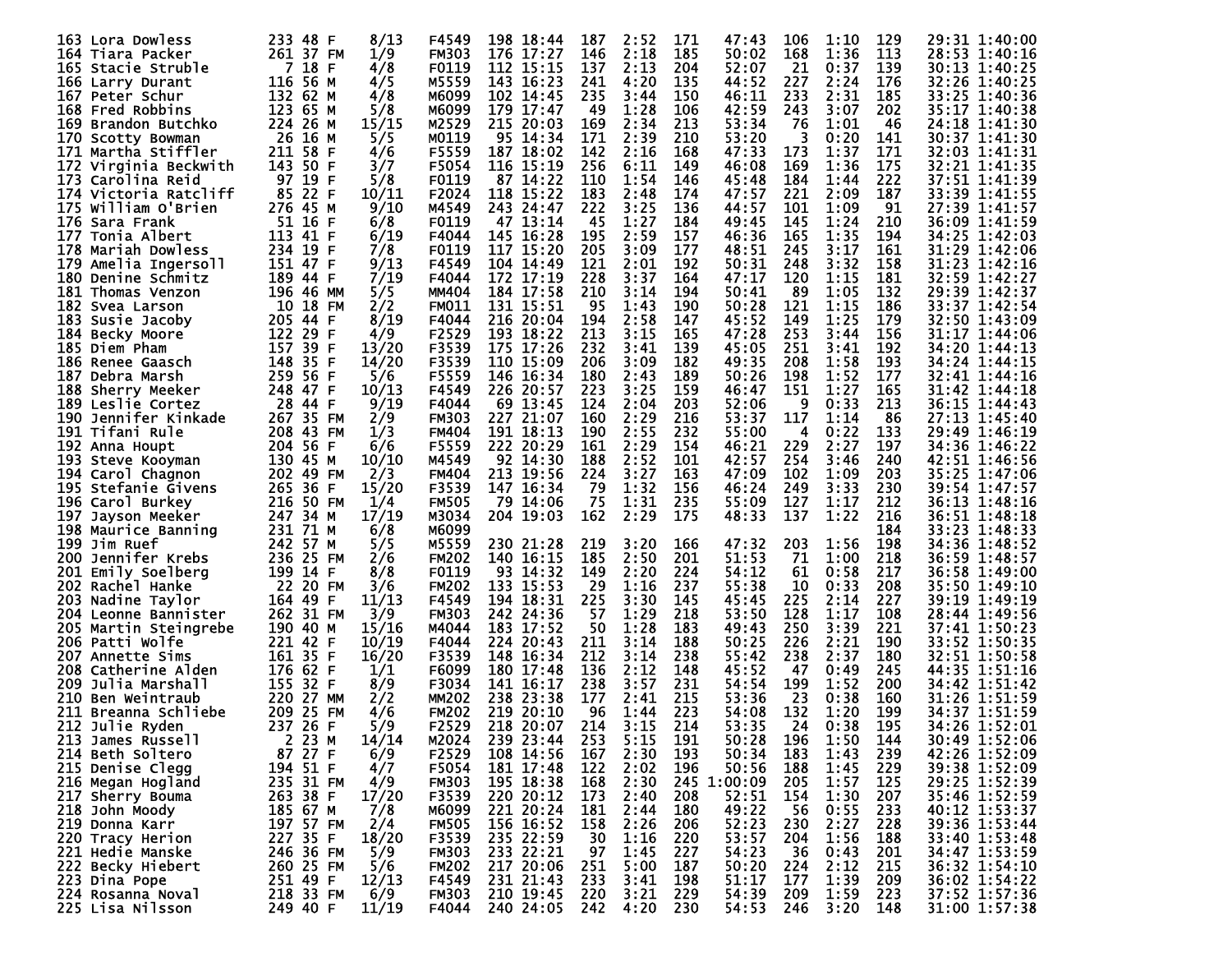| 226 Stephanie Rubalcav | 279 41 F               | 12/19 | F4044        | 249 27:34     | 129 | 2:05 | 45:28<br>140   | 53  | 0:54 | 237 | 41:39 1:57:40 |
|------------------------|------------------------|-------|--------------|---------------|-----|------|----------------|-----|------|-----|---------------|
| 227 Jay Weekly         | 280<br>32 M            | 18/19 | M3034        | 244 24:57     | 236 | 3:55 | 209<br>53:08   | 146 | 1:24 | 196 | 34:33 1:57:57 |
| 228 Marcie Bowman      | 145 47 FM              | 3/3   | <b>FM404</b> | 105 14:49     | 178 | 2:41 | 233<br>55:04   | 90  | 1:05 | 246 | 44:36 1:58:15 |
| 229.<br>Tom Cushman    | 179 65 M               | 8/8   | M6099        | 241 24:11     | 156 | 2:25 | 98<br>42:45    | 256 | 4:55 | 244 | 44:09 1:58:25 |
| 230 Kayla Franklin     | 226<br>24 F            | 11/11 | F2024        | 207 19:41     | 229 | 3:38 | 219<br>53:50   | 255 | 3:48 | 220 | 37:29 1:58:26 |
| 231 Theresa Daterman   | 174 50 FM              | 3/4   | <b>FM505</b> | 199 18:49     | 226 | 3:35 | 240<br>56:07   | -72 | 1:00 | 231 | 40:02 1:59:33 |
| 232 Anne Mattson       | 240 40 F               | 13/19 | F4044        | 202<br>18:57  | 243 | 4:20 | 200<br>51:36   | 223 | 2:10 | 243 | 43:45 2:00:48 |
| 233 Elisa Wheeler      | 281 29 F               | 7/9   | F2529        | 247.<br>26:56 | 247 | 4:40 | 178<br>48:54   | 257 | 5:31 | 205 | 35:40 2:01:41 |
| 234 Gina Cargile       | 178 41 F               | 14/19 | F4044        | 237 23:14     | 36  | 1:19 | 241<br>56:37   | 242 | 3:06 | 219 | 37:25 2:01:41 |
| 235 Sonjia Chandaria   | 64 40 F                | 15/19 | F4044        | 67 13:44      | 252 | 5:13 | 199<br>51:21   | 218 | 2:08 | 251 | 49:29 2:01:55 |
| 236 Daniel Cortez      | 225 43 M               | 16/16 | M4044        | 186 18:00     | 248 | 4:43 | 247<br>1:01:28 | 138 | 1:22 | 225 | 38:25 2:03:58 |
| 237<br>Madi Bowen      | 201 54 F               | 5/7   | F5054        | 223<br>20:35  | 208 | 3:11 | 236<br>55:10   | 237 | 2:33 | 249 | 45:18 2:06:47 |
| 238 Amy Wood           | 282<br>49 F            | 13/13 | F4549        | 252 29:10     | 246 | 4:26 | 221<br>53:59   | 240 | 2:57 | 232 | 40:09 2:10:41 |
| 239 Ferra Wahyuni      | 115<br>28 F            | 8/9   | F2529        | 138<br>16:12  | 244 | 4:20 | 257<br>1:16:39 | 232 | 2:28 | 166 | 31:42 2:11:21 |
| 240 Coriwyn Na'um      | 222 42 F               | 16/19 | F4044        | 212 19:48     | 255 | 5:58 | 217<br>53:48   | 82  | 1:04 | 252 | 50:55 2:11:33 |
| 241 April Abraham      | 241 50 F               | 6/7   | F5054        | 246 26:40     | 231 | 3:39 | 242<br>56:38   | 166 | 1:35 | 241 | 43:31 2:12:03 |
| 242 Melissa Ewton      | 243<br>35 F            | 19/20 | F3539        | 166 17:04     | 240 | 4:18 | 226<br>54:17   | 57  | 0:56 | 254 | 55:40 2:12:15 |
| 243 Emily Knigge       | 269<br>27 FM           | 6/6   | <b>FM202</b> | 236 23:01     | 200 | 3:06 | 249 1:03:45    | 197 | 1:51 | 235 | 40:59 2:12:42 |
| 244 Trish Lulay        | 273<br>51 F            | 7/7   | F5054        | 251 28:36     | 33  | 1:17 | 253 1:05:55    | 170 | 1:36 | 204 | 35:33 2:12:57 |
| 245 Vicki Wiese        | 257 37 FM              | 7/9   | <b>FM303</b> | 192 18:16     | 254 | 5:23 | 250 1:04:06    | 66  | 0:59 | 247 | 44:40 2:13:24 |
| 246 Sheryl Alstrin     | 230 43 F               | 17/19 | F4044        | 255 30:50     | 10  | 0:45 | 248 1:02:15    | 155 | 1:30 | 226 | 38:29 2:13:49 |
| 247 Adam Suarez        | 219<br><b>18 MM</b>    | 7/8   | <b>MM011</b> | 232 21:47     | 239 | 4:02 | 255 1:09:56    | 73  | 1:00 | 224 | 38:00 2:14:45 |
| 248 Marcus Ewton       | 258<br>39 MM           | 7/7   | <b>MM303</b> | 254 30:20     | 258 | 9:38 | 222<br>54:06   | 58  | 0:57 | 236 | 41:24 2:16:25 |
| 249 Heidi Lancaster    | 34 F<br>217            | 9/9   | F3034        | 250 28:06     | 153 | 2:23 | 243<br>57:13   | 131 | 1:18 | 250 | 47:25 2:16:25 |
| 250 Rachel Lane        | 270<br>38 FM           | 8/9   | <b>FM303</b> | 258<br>38:55  | 76  | 1:31 | 239<br>55:53   | 206 | 1:57 | 234 | 40:36 2:18:52 |
| 251 Christine Weintrau | 239<br>61 FM           | 1/1   | <b>FM609</b> | 253<br>29:35  | 230 | 3:38 | 246 1:00:45    | 156 | 1:30 | 248 | 44:51 2:20:19 |
| 252 David Powell       | 278<br>17<br><b>MM</b> | 8/8   | <b>MM011</b> | 256<br>31:20  | 14  | 0:52 | 254 1:05:59    | 18  | 0:36 | 238 | 41:58 2:20:45 |
| 253 Ali Mageehon       | 274<br>35 F            | 20/20 | F3539        | 248 27:25     | 257 | 6:28 | 252 1:04:29    | 139 | 1:22 | 242 | 43:37 2:23:21 |
| 254 Trisha Crabb       | 232 40 F               | 18/19 | F4044        | 245 26:20     | 58  | 1:29 | 244<br>59:51   | 133 | 1:20 | 256 | 59:08 2:28:08 |
| 255 Heather Clausen    | 253<br>33 FM           | 9/9   | <b>FM303</b> | 234 22:33     | 249 | 4:43 | 256 1:10:53    | 81  | 1:03 | 253 | 52:04 2:31:16 |
| 256 Diana Feeley-Bird  | 283 54 FM              | 4/4   | <b>FM505</b> | 257 36:27     | 216 | 3:17 | 251 1:04:10    | 247 | 3:23 | 255 | 56:54 2:44:11 |

**Individual Results By Age Group – Road Bike** 

| MALE AGE GROUP: 01 TO 19   |            |                      |            |
|----------------------------|------------|----------------------|------------|
| 1 Ben Nierman              | 19 1:18:14 | 4 Samuel Box         | 19 1:26:53 |
| 2 Henry Ryals              | 15 1:20:53 | 5 Scotty Bowman      | 16 1:41:30 |
| 3 Aaron Seipel             | 19 1:23:01 |                      |            |
| FEMALE AGE GROUP: 01 TO 19 |            |                      |            |
| 1 Nicole Grenier           | 19 1:19:28 | 5 Carolina Reid      | 19 1:41:39 |
| 2 Keeley Tillotson         | 18 1:19:45 | 6 Sara Frank         | 16 1:41:59 |
| 3 Emma Bidwell             | 12 1:26:00 | Mariah Dowless<br>7  | 19 1:42:06 |
| 4 Stacie Struble           | 18 1:40:25 | 8 Emily Soelberg     | 14 1:49:00 |
| MALE AGE GROUP: 20 TO 24   |            |                      |            |
| 1 Blair Bronson            | 22 1:05:04 | 8 Ashan Korala       | 24 1:19:37 |
| 2 Michael Antonishen       | 23 1:07:29 | 9 Gabriel Hoxmeier   | 23 1:31:34 |
| 3 Brian Burkhardt          | 24 1:10:15 | 10 Patrick Ramsing   | 22 1:32:26 |
| 4 Taylor Manfredi          | 21 1:11:24 | 11 Chris Wheeler     | 23 1:35:41 |
| 5 Nathan Knapp             | 24 1:12:35 | 12 Jared Reeves      | 20 1:35:43 |
| 6 Jay Ubben                | 20 1:19:19 | 13 Matt Yoder        | 21 1:37:43 |
| 7 Kalani Scott             | 24 1:19:22 | 14 James Russell     | 23 1:52:06 |
| FEMALE AGE GROUP: 20 TO 24 |            |                      |            |
| 1 Sydney Running           | 24 1:15:01 | 7 Kayla Pierson      | 23 1:30:56 |
| 2 Kayla McGahey            | 23 1:20:52 | 8 Kaela Norlen       | 20 1:34:04 |
| 3 Lindsey Farah            | 24 1:21:55 | 9<br>Jessica Cortez  | 23 1:35:07 |
| 4 Emily Ruck               | 20 1:23:06 | 10 Victoria Ratcliff | 22 1:41:55 |
| 5 Erin Humphrey            | 23 1:26:24 | 11 Kayla Franklin    | 24 1:58:26 |
| 6 Samantha Longacre        | 21 1:27:48 |                      |            |
| MALE AGE GROUP: 25 TO 29   |            |                      |            |
| 1 Nick Alden               | 28 1:02:32 | 9 Kyle Latimer       | 26 1:23:19 |
| 2 Ben Metcalfe             | 27 1:06:40 | 10 Joel Gregory      | 27 1:26:55 |
| 3 Dane Skinner             | 28 1:10:28 | John Fortes<br>11    | 25 1:27:50 |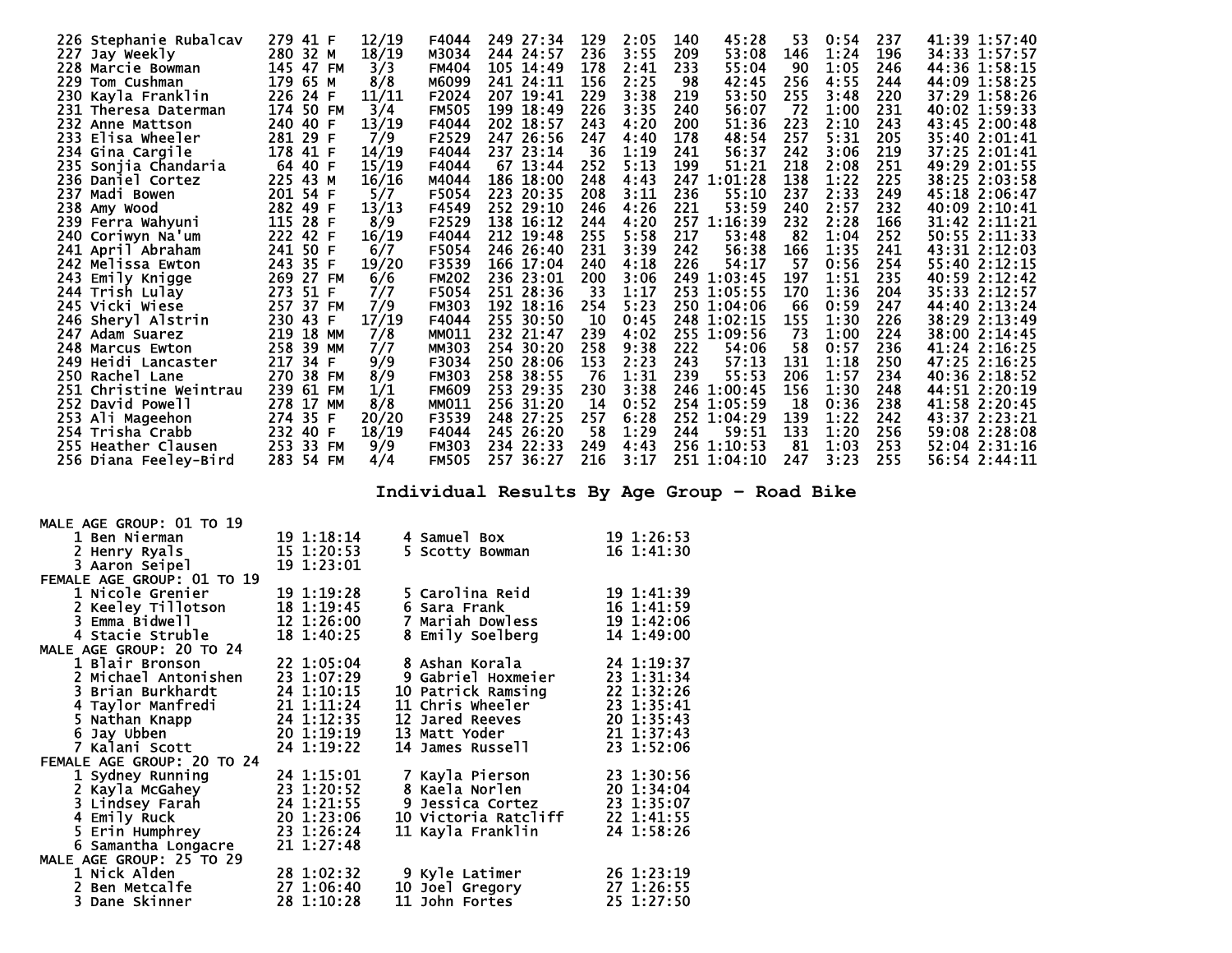| 4 Cole Hilton 27 1:13:59<br>5 Zachary Utz 26 1:19:19<br>6 Benjamin Verhoeven 28 1:20:46<br>7 John Foltz 29 1:22:35<br>8 Andy Skreen<br>FEMALE AGE GROUP: 25 TO 29                                                                                        | 25 1:22:49               |  |  |                                                                                                                                                                                                                                                          |                          |  |  |
|----------------------------------------------------------------------------------------------------------------------------------------------------------------------------------------------------------------------------------------------------------|--------------------------|--|--|----------------------------------------------------------------------------------------------------------------------------------------------------------------------------------------------------------------------------------------------------------|--------------------------|--|--|
|                                                                                                                                                                                                                                                          |                          |  |  |                                                                                                                                                                                                                                                          |                          |  |  |
|                                                                                                                                                                                                                                                          |                          |  |  | 5 Julie Ryden<br>6 Beth Soltero                                                                                                                                                                                                                          |                          |  |  |
|                                                                                                                                                                                                                                                          |                          |  |  |                                                                                                                                                                                                                                                          |                          |  |  |
| 1 crica Presley 29 1:34:24<br>2 Marisa Schneider 25 1:34:33<br>3 Leslie Fisher 26 1:37:32<br>4 Becky Moore 29 1:44:06<br>MALE AGE GROUP: 30 TO 34<br>1 Jeff Fitzwater                                                                                    |                          |  |  | 6 Beth Soltero<br>7 Elisa Wheeler 27 1:52:09<br>7 Elisa Wheeler 29 2:01:41<br>8 Ferra Wahyuni 28 2:11:01                                                                                                                                                 |                          |  |  |
|                                                                                                                                                                                                                                                          |                          |  |  |                                                                                                                                                                                                                                                          |                          |  |  |
|                                                                                                                                                                                                                                                          |                          |  |  |                                                                                                                                                                                                                                                          |                          |  |  |
|                                                                                                                                                                                                                                                          |                          |  |  |                                                                                                                                                                                                                                                          |                          |  |  |
|                                                                                                                                                                                                                                                          |                          |  |  |                                                                                                                                                                                                                                                          |                          |  |  |
| 1 Jeff Fitzwater 30 1:11:52<br>2 Travis Vitek 33 1:13:43<br>3 Brandon Marshall 30 1:14:43<br>4 Daniel Moreno 34 1:14:55                                                                                                                                  |                          |  |  | 10 Matt Legrand<br>11 Sean Kellogg<br>11 Sean Kellogg<br>12 Andy Martinez<br>13 Cory Shaw<br>13 Cory Shaw<br>14 Nicholas Burnett<br>15 Matthew Meacham<br>15 Matthew Meacham<br>16 Michael Huynh<br>17 Jayson Meeker<br>18 Jay Weekly<br>18 Jay Weekly   |                          |  |  |
| 5 Parice Juntradetdoung 30 1:15:46                                                                                                                                                                                                                       |                          |  |  |                                                                                                                                                                                                                                                          |                          |  |  |
| 6 Brett Caldwell<br>$\begin{array}{r} 31 \ 1:16:50 \\ 31 \ 1:17:01 \\ 33 \ 1:17:49 \\ 32 \ 1:18:21 \end{array}$                                                                                                                                          |                          |  |  |                                                                                                                                                                                                                                                          |                          |  |  |
| 7 Matthew White                                                                                                                                                                                                                                          |                          |  |  |                                                                                                                                                                                                                                                          |                          |  |  |
| 8 Andrew Myrtue                                                                                                                                                                                                                                          |                          |  |  |                                                                                                                                                                                                                                                          |                          |  |  |
| 9 Kevin Cotner                                                                                                                                                                                                                                           |                          |  |  |                                                                                                                                                                                                                                                          |                          |  |  |
| 2 Sarah Griffith<br>2 Sarah Griffith<br>3 1:23:04<br>3 Jennifer Morgan<br>4 Natalie Benzel<br>5 Sonya Lundy<br>2 1:32:52<br>4 George Althaus<br>2 Drew Press Company<br>2 Drew Press Company<br>2 Drew Press Company<br>2 Drew Press Company<br>2 Drew   |                          |  |  |                                                                                                                                                                                                                                                          |                          |  |  |
|                                                                                                                                                                                                                                                          |                          |  |  |                                                                                                                                                                                                                                                          |                          |  |  |
|                                                                                                                                                                                                                                                          |                          |  |  |                                                                                                                                                                                                                                                          |                          |  |  |
|                                                                                                                                                                                                                                                          |                          |  |  |                                                                                                                                                                                                                                                          |                          |  |  |
|                                                                                                                                                                                                                                                          |                          |  |  |                                                                                                                                                                                                                                                          |                          |  |  |
|                                                                                                                                                                                                                                                          |                          |  |  |                                                                                                                                                                                                                                                          |                          |  |  |
| 2 AGE GROUP: 35 10 39<br>2 Drew Porter<br>38 1:10:32<br>3 Tim Swanson<br>4 Steve Hatten<br>5 Erik Klein<br>6 Dan Borbon<br>85 1:12:20<br>5 Erik Klein<br>6 Dan Borbon<br>85 1:19:53<br>37 1:22:29<br>87 1:22:29<br>87 1:22:29                            |                          |  |  | 8 Brian Saunders<br>9 Mark Chandaria<br>10 Jason Burby<br>11 Michael Bailey<br>12 William Hart<br>13 Alex Crooks<br>13 Alex Crooks<br>13 1:39:12<br>13 Alex Crooks<br>13 1:39:12                                                                         |                          |  |  |
|                                                                                                                                                                                                                                                          |                          |  |  |                                                                                                                                                                                                                                                          |                          |  |  |
|                                                                                                                                                                                                                                                          |                          |  |  |                                                                                                                                                                                                                                                          |                          |  |  |
|                                                                                                                                                                                                                                                          |                          |  |  |                                                                                                                                                                                                                                                          |                          |  |  |
|                                                                                                                                                                                                                                                          |                          |  |  |                                                                                                                                                                                                                                                          |                          |  |  |
|                                                                                                                                                                                                                                                          |                          |  |  |                                                                                                                                                                                                                                                          |                          |  |  |
|                                                                                                                                                                                                                                                          |                          |  |  |                                                                                                                                                                                                                                                          |                          |  |  |
| FEMALE AGE GROUP: 35 TO 39                                                                                                                                                                                                                               |                          |  |  |                                                                                                                                                                                                                                                          |                          |  |  |
| ALE AGE GROUP: 35 TO 39<br>1 Rachelle Jorgensen<br>2 Amanda Lake<br>36 1:21:05<br>3 Neisha Strait<br>35 1:21:28<br>4 Bobbi Kennedy<br>5 Yelitza Moreno<br>37 1:32:34<br>6 Denise Hoffert-Hay<br>36 1:32:44<br>6 Denise Hoffert-Hay<br>36 1:32:46<br>7 Sh |                          |  |  | 11 Dorothy Cook<br>12 Nikki Frum<br>13 Diem Pham<br>14 Renee Gaasch<br>15 Stefanie Givens<br>16 Annette Sims<br>17 Sherry Bouma<br>18 Tracy Herion<br>18 Tracy Herion<br>18 Tracy Herion<br>19 Melissa Ewton<br>19 Melissa Ewton<br>20 Ali Mageehon<br>1 |                          |  |  |
|                                                                                                                                                                                                                                                          |                          |  |  |                                                                                                                                                                                                                                                          |                          |  |  |
|                                                                                                                                                                                                                                                          |                          |  |  |                                                                                                                                                                                                                                                          |                          |  |  |
|                                                                                                                                                                                                                                                          |                          |  |  |                                                                                                                                                                                                                                                          |                          |  |  |
|                                                                                                                                                                                                                                                          |                          |  |  |                                                                                                                                                                                                                                                          |                          |  |  |
|                                                                                                                                                                                                                                                          |                          |  |  |                                                                                                                                                                                                                                                          |                          |  |  |
|                                                                                                                                                                                                                                                          |                          |  |  |                                                                                                                                                                                                                                                          |                          |  |  |
|                                                                                                                                                                                                                                                          |                          |  |  |                                                                                                                                                                                                                                                          |                          |  |  |
| 10 Laura Willems                                                                                                                                                                                                                                         |                          |  |  |                                                                                                                                                                                                                                                          |                          |  |  |
|                                                                                                                                                                                                                                                          |                          |  |  |                                                                                                                                                                                                                                                          |                          |  |  |
| MALE AGE GROUP: 40 TO 44<br>1 Dave Florence<br>2 Dave Campbell<br>3 Jason Hawthorne<br>40 1:07:03<br>40 1:09:34<br>40 1:09:34<br>41 1:13:01<br>40 1:13:01<br>42 1:30:46<br>40 1:09:34<br>41 1:13:01<br>42 1:30:46<br>43 1:31:15<br>44 1:34:48            |                          |  |  |                                                                                                                                                                                                                                                          |                          |  |  |
|                                                                                                                                                                                                                                                          |                          |  |  |                                                                                                                                                                                                                                                          |                          |  |  |
|                                                                                                                                                                                                                                                          |                          |  |  |                                                                                                                                                                                                                                                          |                          |  |  |
| 4 Greg Kempthorn 44 1:13:01                                                                                                                                                                                                                              |                          |  |  | 12 Paul Brown 44 1:34:48                                                                                                                                                                                                                                 |                          |  |  |
| 5 Dave Soelberg                                                                                                                                                                                                                                          | 41 1:14:04               |  |  | 13 Michael Murphey                                                                                                                                                                                                                                       | 44 1:37:59               |  |  |
| 6 Robert Mills                                                                                                                                                                                                                                           | 40 1:17:04               |  |  | 14 Abe Izen                                                                                                                                                                                                                                              | 43 1:39:25               |  |  |
| 7 Joe Larsen                                                                                                                                                                                                                                             | 40 1:25:37               |  |  | 15 Martin Steingrebe                                                                                                                                                                                                                                     | 40 1:50:23               |  |  |
| 8 Jason Atwood                                                                                                                                                                                                                                           | 41 1:25:45               |  |  | 16 Daniel Cortez                                                                                                                                                                                                                                         | 43 2:03:58               |  |  |
| FEMALE AGE GROUP: 40 TO 44                                                                                                                                                                                                                               |                          |  |  |                                                                                                                                                                                                                                                          |                          |  |  |
| 1 Cory Larson                                                                                                                                                                                                                                            | 40 1:27:48               |  |  | 10 Patti Wolfe                                                                                                                                                                                                                                           | 42 1:50:35               |  |  |
| 2 Alicia Jahn                                                                                                                                                                                                                                            | 41 1:30:43               |  |  | 11 Lisa Nilsson                                                                                                                                                                                                                                          | 40 1:57:38               |  |  |
| 3 Jan Darden<br>4 Joanna Larsen                                                                                                                                                                                                                          | 41 1:33:29<br>41 1:35:11 |  |  | 12 Stephanie Rubalcava<br>13 Anne Mattson                                                                                                                                                                                                                | 41 1:57:40<br>40 2:00:48 |  |  |
| 5 Kathleen Martin                                                                                                                                                                                                                                        | 40 1:37:59               |  |  | 14 Gina Cargile                                                                                                                                                                                                                                          | 41 2:01:41               |  |  |
| 6 Tonia Albert                                                                                                                                                                                                                                           | 41 1:42:03               |  |  | 15 Sonjia Chandaria                                                                                                                                                                                                                                      | 40 2:01:55               |  |  |
| 7 Denine Schmitz                                                                                                                                                                                                                                         | 44 1:42:27               |  |  | 16 Coriwyn Na'um                                                                                                                                                                                                                                         | 42 2:11:33               |  |  |
| 8 Susie Jacoby                                                                                                                                                                                                                                           | 44 1:43:09               |  |  | 17 Sheryl Alstrin                                                                                                                                                                                                                                        | 43 2:13:49               |  |  |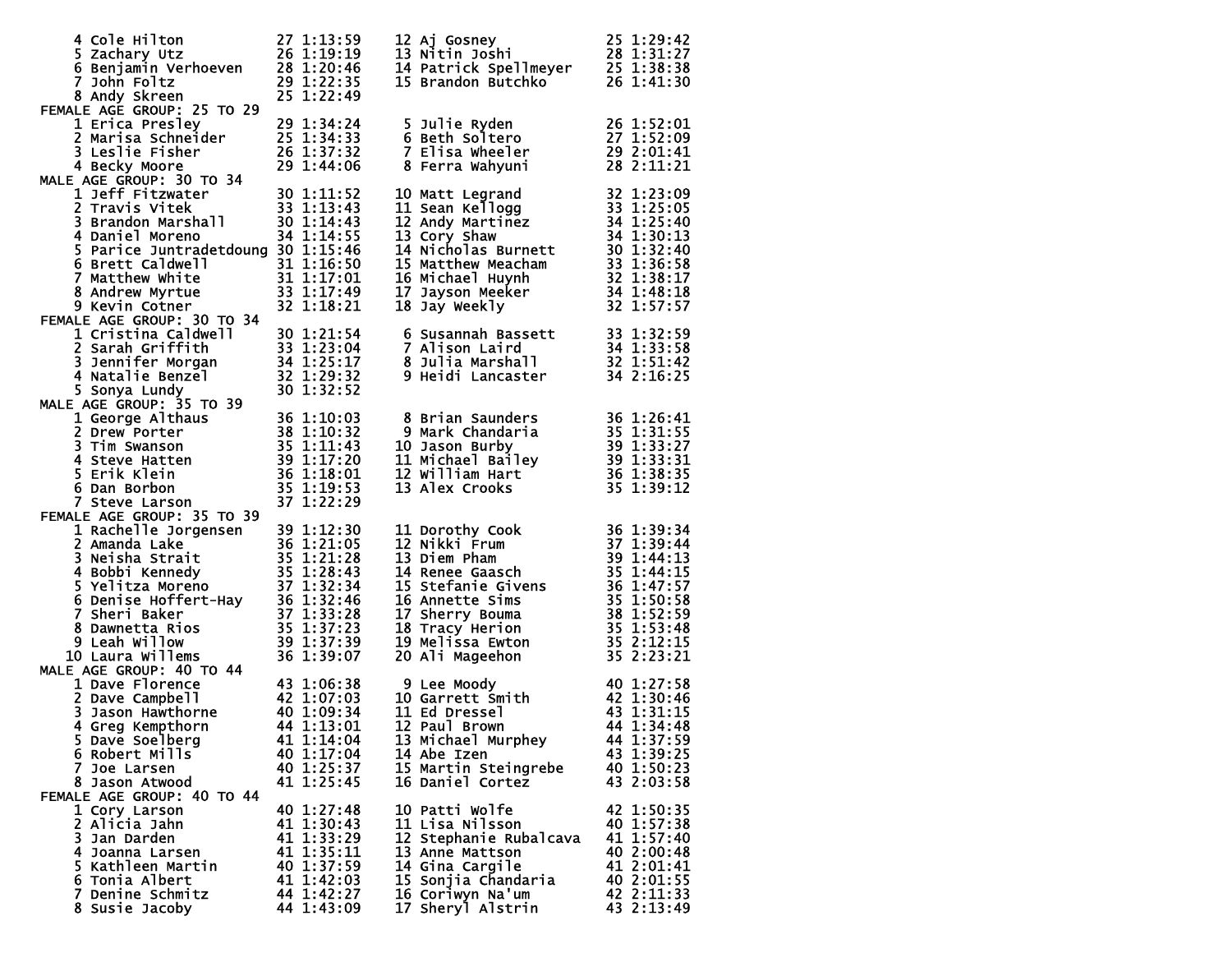| <b>9 Leslie Cortez</b><br>MALE AGE GROUP: 45 TO 49 | 44 1:44:43 |   | 18 Trisha Crabb      | 40 2:28:08 |
|----------------------------------------------------|------------|---|----------------------|------------|
| 1 Bob Croucher                                     | 47 1:13:17 |   |                      | 46 1:28:43 |
|                                                    | 49 1:24:08 | 7 | 6 Rob Van Volkinburg | 45 1:32:54 |
| 2 Douglas Reeves                                   |            |   | Jerry Holcombe       |            |
| 3 Greg Congreves                                   | 47 1:25:38 |   | 8 David Schlatter    | 48 1:39:47 |
| 4 Bill Salbador                                    | 45 1:27:47 |   | 9 William O'Brien    | 45 1:41:57 |
| 5 Scott Shelton                                    | 46 1:28:05 |   | 10 Steve Kooyman     | 45 1:46:56 |
| FEMALE AGE GROUP: 45 TO 49                         |            |   |                      |            |
| 1 Denise Croucher                                  | 47 1:21:01 |   | 8 Lora Dowless       | 48 1:40:00 |
| 2 Kristen Duus                                     | 47 1:24:37 |   | 9 Amelia Ingersoll   | 47 1:42:16 |
| 3 Leanne Schrotzberger                             | 46 1:24:44 |   | 10 Sherry Meeker     | 47 1:44:18 |
| 4 Jeannette Murphy                                 | 45 1:33:29 |   | 11 Nadine Taylor     | 49 1:49:19 |
| 5 Kristi Skoog                                     | 48 1:35:05 |   | 12 Dina Pope         | 49 1:54:22 |
| 6 Connie Opsal                                     | 49 1:35:44 |   | 13 Amy Wood          | 49 2:10:41 |
| 7 Reba Kuske                                       | 45 1:36:02 |   |                      |            |
| MALE AGE GROUP: 50 TO 54                           |            |   |                      |            |
| 1 Virgil Hall                                      | 52 1:20:33 |   | 3 Jeff Macey         | 51 1:24:28 |
| 2 Roger Nyquist                                    | 50 1:20:56 |   | 4 Brad Thorstenson   | 50 1:30:40 |
| FEMALE AGE GROUP: 50 TO 54                         |            |   |                      |            |
| 1 Maryann Congreves                                | 53 1:28:30 |   | 5 Madi Bowen         | 54 2:06:47 |
| 2 Jan Beyer                                        | 52 1:38:52 |   | 6 April Abraham      | 50 2:12:03 |
| 3 Virginia Beckwith                                | 50 1:41:35 |   | 7 Trish Lulay        | 51 2:12:57 |
|                                                    | 51 1:52:09 |   |                      |            |
| 4 Denise Clegg<br>MALE AGE GROUP: 55 TO 59         |            |   |                      |            |
| 1 Phil Anderson                                    | 58 1:16:17 |   | 4 Larry Durant       | 56 1:40:25 |
| 2 Ken Bronson                                      | 55 1:31:17 |   | 5 Jim Ruef           | 57 1:48:52 |
| 3 Rodney Sell                                      | 56 1:35:48 |   |                      |            |
| FEMALE AGE GROUP: 55 TO 59                         |            |   |                      |            |
| 1 Heidi Peyton                                     | 55 1:25:42 |   | 4 Martha Stiffler    | 58 1:41:31 |
| 2 Gloria Califf                                    | 57 1:27:40 |   | 5 Debra Marsh        | 56 1:44:16 |
| 3 Terri Anderson                                   | 56 1:28:21 |   | 6 Anna Houpt         | 56 1:46:22 |
| MALE AGE GROUP: 60 TO 99                           |            |   |                      |            |
| 1 Steven Simpson                                   | 65 1:30:34 |   | 5 Fred Robbins       | 65 1:40:38 |
| 2 William Alden                                    | 63 1:31:43 |   | 6 Maurice Banning    | 71 1:48:33 |
| 3 Doug Bovee                                       | 60 1:39:33 |   | 7 John Moody         | 67 1:53:37 |
| 4 Peter Schur                                      | 62 1:40:36 |   | 8 Tom Cushman        | 65 1:58:25 |
| FEMALE AGE GROUP: 60 TO 99                         |            |   |                      |            |
| 1 Catherine Alden                                  | 62 1:51:16 |   |                      |            |

**Individual Results By Age Group – Mountain Bike** 

| MALE AGE GROUP: 01 TO 19<br>1 Jacob Deloe<br>2 Dylan Ryals<br>3 Zach Romancier<br>4 Michael Finnigan | 17 1:31:43<br>12 1:36:11<br>12 1:36:47<br>$15 \t1:37:02$ | 5 Hayden Kloss<br>6 Logan Colson<br>7 Adam Suarez<br>8 David Powell | 19 1:38:11<br>15 1:39:05<br>18 2:14:45<br>172:20:45 |
|------------------------------------------------------------------------------------------------------|----------------------------------------------------------|---------------------------------------------------------------------|-----------------------------------------------------|
| FEMALE AGE GROUP: 01 TO 19                                                                           |                                                          |                                                                     |                                                     |
| 1 Sierra Grove                                                                                       | $19 \t1:35:27$                                           | 2 Svea Larson                                                       | 181:42:54                                           |
| MALE AGE GROUP: 20 TO 29                                                                             |                                                          |                                                                     |                                                     |
| 1 Nick Robatcek                                                                                      | 24 1:28:07                                               | 2 Ben Weintraub                                                     | 271:51:59                                           |
| FEMALE AGE GROUP: 20 TO 29                                                                           |                                                          |                                                                     |                                                     |
| 1 Rena Dayton                                                                                        | $24 \; 1:38:13$                                          | 4 Breanna Schliebe                                                  | 25 1:51:59                                          |
| 2 Jennifer Krebs                                                                                     | 25 1:48:57                                               | 5 Becky Hiebert                                                     | 25 1:54:10                                          |
| 3 Rachel Hanke                                                                                       | $20 \t1:49:10$                                           | 6 Emily Knigge                                                      | 272:12:42                                           |
| MALE AGE GROUP: 30 TO 39                                                                             |                                                          |                                                                     |                                                     |
| 1 Marcus Young                                                                                       | 37 1:11:14                                               | 5 Travis Abshere                                                    | 39 1:35:07                                          |
| 2 Chris Tuschen                                                                                      | 31 1:19:44                                               | 6 Mike Altenburg                                                    | 33 1:39:45                                          |
| 3 Tony McKay                                                                                         | $30 \t1:20:08$                                           | 7 Marcus Ewton                                                      | 39 2:16:25                                          |
| 4 Michael Vetter                                                                                     | 39 1:25:07                                               |                                                                     |                                                     |
| FEMALE AGE GROUP: 30 TO 39                                                                           |                                                          |                                                                     |                                                     |
| 1 Tiara Packer                                                                                       | 37 1:40:16                                               | 6 Rosanna Noval                                                     | 33 1:57:36                                          |
| 2 Jennifer Kinkade                                                                                   | 35 1:45:40                                               | 7 Vicki Wiese                                                       | 37 2:13:24                                          |
|                                                                                                      |                                                          |                                                                     |                                                     |